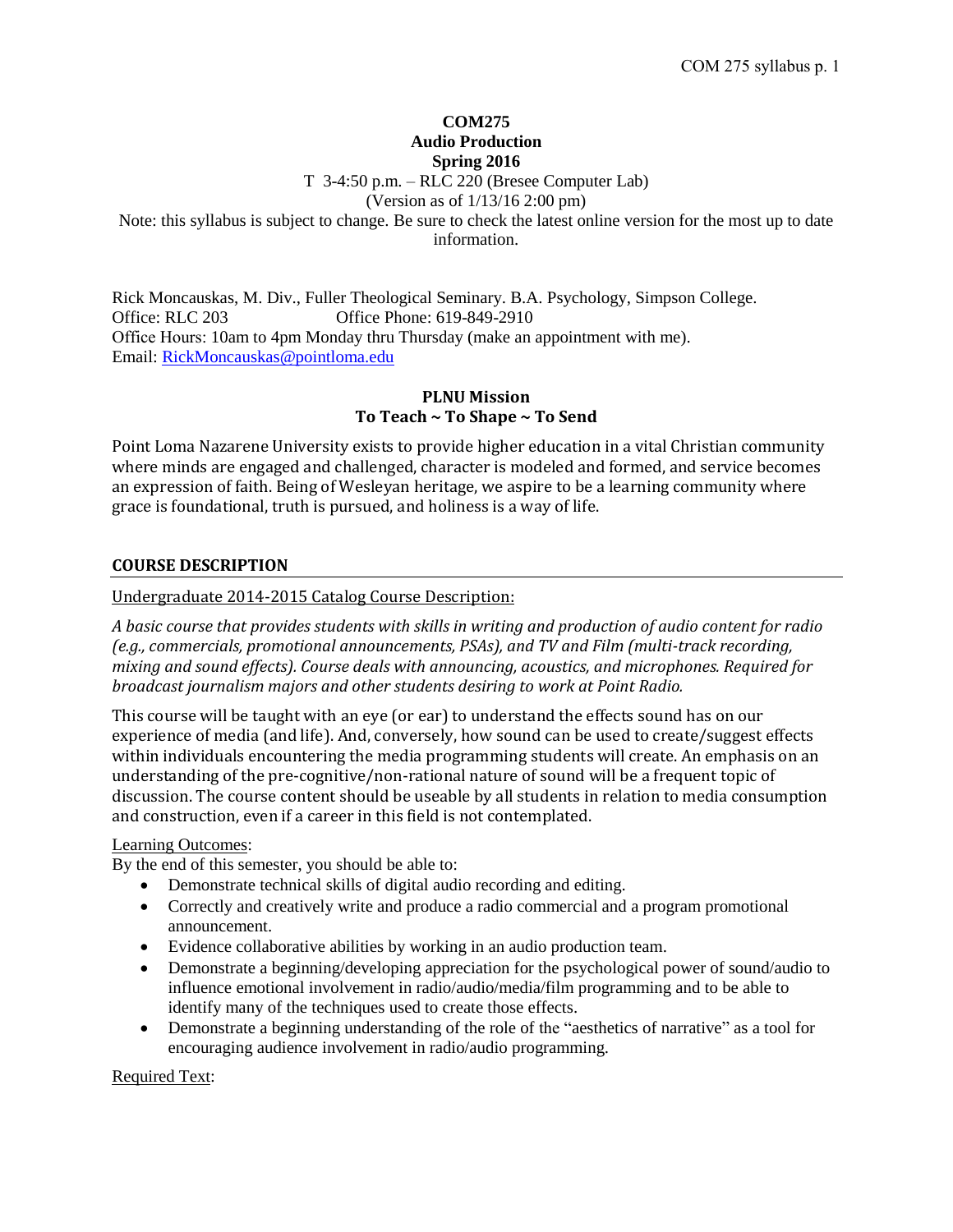Alten, S. R. (2012) First Edition. *Working with Audio*. Course Technology, Cengage Learning, Boston, Ma.

# Course Requirements:

- All assignments must be uploaded to Canvas before the beginning of class on the date indicated in the syllabus. Audio projects must be correctly exported in MP3 format from Audition for uploading to Canvas. Assignments that are late or submitted in any other manner or format than MP3 will not be accepted and will receive zero points.
- Three editing workstations, mics and headsets are available for your use in the KPLR Radio Studio. Because audio workstations are shared with other classes, plan ahead and schedule production and editing time early. Editing stations are only available at posted days and times that coincide with the days and times the TV studio is open (normally: Monday thru Thursday 10 am to 11pm & 3pm to 5pm on Friday. Closed Saturday, Sunday and school holidays.). Other possible times are limited to when the library is open. There is no access to the KPLR Studios when the library is closed. The inability to secure equipment or editing time due to lack of planning is not an excuse for not completing an assignment. Portable digital audio recorders are also available for check-out from the TV studio.
- All students must use Adobe Audition to complete assignments in this class. Demonstrating competency in this program is part of your grade. Using other equipment is not permitted and puts the quality of your productions and your grade at risk.
- Students are expected to complete assigned readings by the dates they are due and to be prepared to discuss and/or present on those topics in class. Reading quizzes will be given randomly throughout the semester.
- Production projects may be played during class for discussion. Comments directed toward the producer should be constructive and given in a courteous manner.
- Projects are to be completed by the individual student unless indicated otherwise. Grades for projects that require teamwork will be given to the entire team and team members may be asked to grade the contribution of other members of their production team.
- Students must take both exams at the days and times listed in the syllabus.

Point Radio Participation:

- All students in this course will participate in a weekly commitment to the operation of Point Radio. You are expected to start on time, end on time and follow the format specifications for Point Radio/KPLR. All "broadcasts" are to be recorded, trimmed and uploaded to SoundCloud with clear identification for credit. You are expected to create/participate in 10 weekly "broadcasts" for minimum credit (maintenance of your course grade). If you complete fewer than 10, your final grade will be reduced depending on the number of programs produced/uploaded. More programs produced and uploaded may give you additional point value to your final grade.
- Students have the sole responsibility for their commitments to the campus radio station and will face significant penalties when those obligations are not met. On-air shifts must be covered even if the person cannot be there due to illness or extenuating circumstances. You must provide me with documentation for missing an air shift due to illness or emergency.
	- The student MAY switch duties with another person in the class. However, this must be arranged a minimum of 48 hours in advance and the Point Radio manager (not Rick) must be notified of the change prior to the person's air shift or other responsibility.
	- News personnel carry the same responsibilities as on-air personalities. Contact the news director before noon if you cannot participate in your air shift due to illness or emergency situation.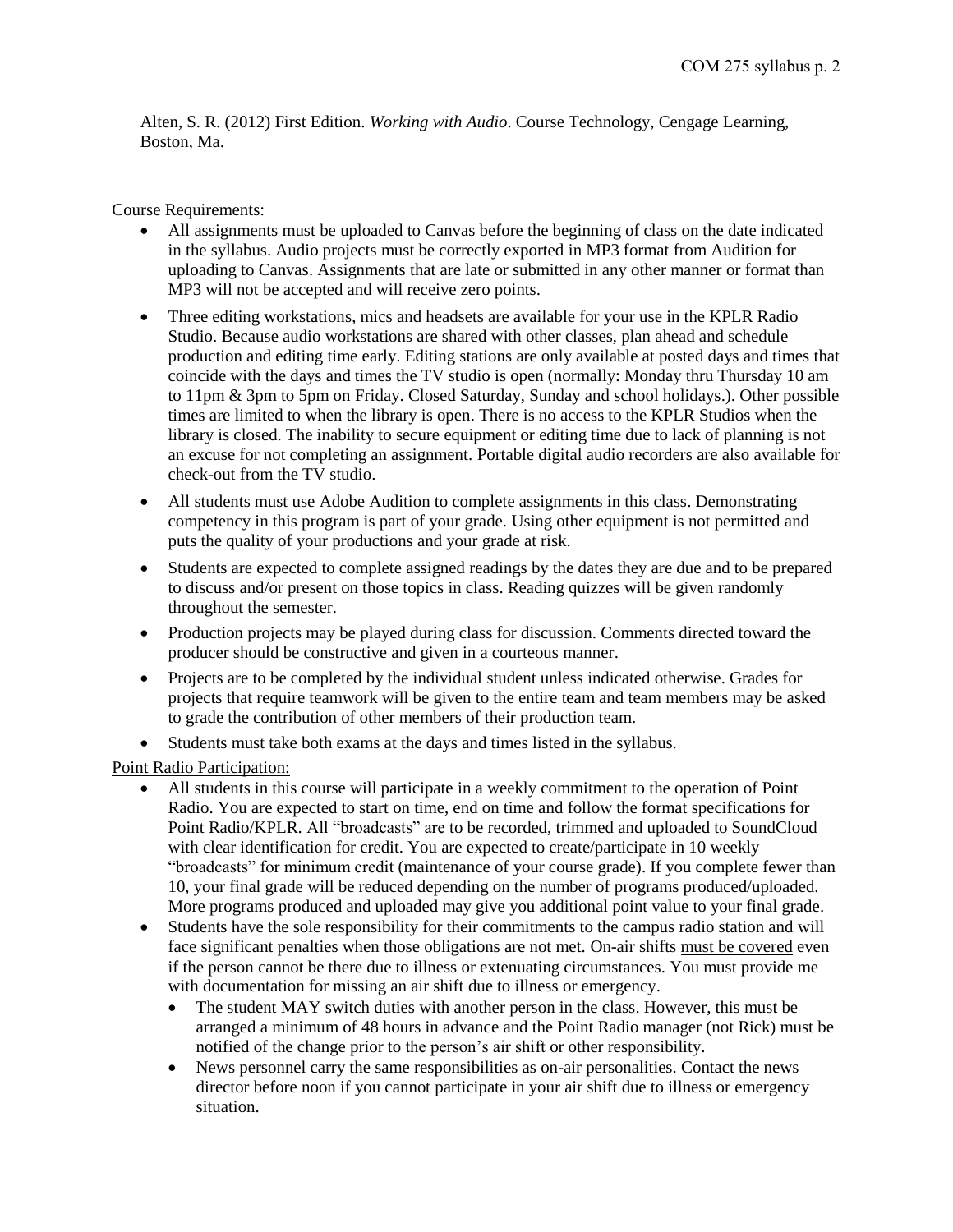- Failure to cover air shifts without a documented excuse will result in a penalty of 10% off the student's final course grade for each incident.
- In addition to on-air work, students in this class will be asked to assist with Point Radio events. Failure to follow through on these commitments will result in a deduction of Point Radio participation points.

#### Attendance:

- Attendance will be taken in all classes. As noted in the university catalog, students who miss 10% of class sessions (that means 1.5 sessions) will be reported to the Vice Provost of Academic Administration. Missing 20% of class sessions will result in the student being de-enrolled from this course. This rule will be strictly enforced. Remember missing ONE session of 275 is like missing a whole week of another class.
- The communication industry is time sensitive. Professionals in this business succeed or fail depending on their ability to meet deadlines and follow through on commitments. Now is an excellent time to develop good habits. With this in mind, students are expected to be on time to class. Entering the room after class has started is disruptive to other students and to the continuity of the session. Attendance is taken promptly at the time class is scheduled to begin. If you are not here when I take attendance, you will be counted as absent unless you see me personally at the end of class. Students who are chronically late may be asked to withdraw from the class.
- Attendance in class means that you are fully attending to the course. Students, who choose to read the paper, use their cell phone, engage in irrelevant and disruptive conversations, study for their next class, etc… will be asked to put their "extra-curricular" activities away. There are no exceptions to this policy, so please do not ask. Laptops and cell phone use are not permitted in class, unless permission is requested and received from the professor in advance. While in Bresee, you may use the "in class" computers for taking notes, etc.
- In the event that you miss class, you will be expected to get notes, handouts, and assignments from someone in class. **Do NOT ask Rick for notes.** You are responsible for missed material and should try to make a friend or two in this class that you can count on.
- It is the student's responsibility to maintain his or her class schedule. Should the need arise to drop this course (personal emergencies, poor performance, etc.), the student has the responsibility to follow through (provided the drop date meets the stated calendar deadline established by the university), not the instructor. Simply ceasing to attend this course or failing to follow through to arrange for a change of registration (drop/add) may result in a grade of F on the official transcript.

# Technology Policy

Students are not permitted to use laptop computers during class. Cell phones are not allowed during class. Put cell phones completely away – off the desk – for the entire class session. Do not be surprised if I ask you to remove the phone from your desk. Making audio or video recordings of class sessions are not allowed (except as directed by the instructor). Students may not mass distribute course content in any form without permission of the instructor.

# Notice to Students with Disabilities

While all students are expected to meet the minimum academic standards for completion of this course as established by the instructor, students with disabilities may require academic accommodations. At Point Loma Nazarene University, students requesting academic accommodations must file documentation with the Disability Resource Center (DRC), located in the Bond Academic Center. Once the student files documentation, the Disability Resource Center will contact the student's instructors and provide written recommendations for reasonable and appropriate accommodations to meet the individual learning needs of the student. This policy assists the University in its commitment to full compliance with Section 504 of the Rehabilitation Act of 1973,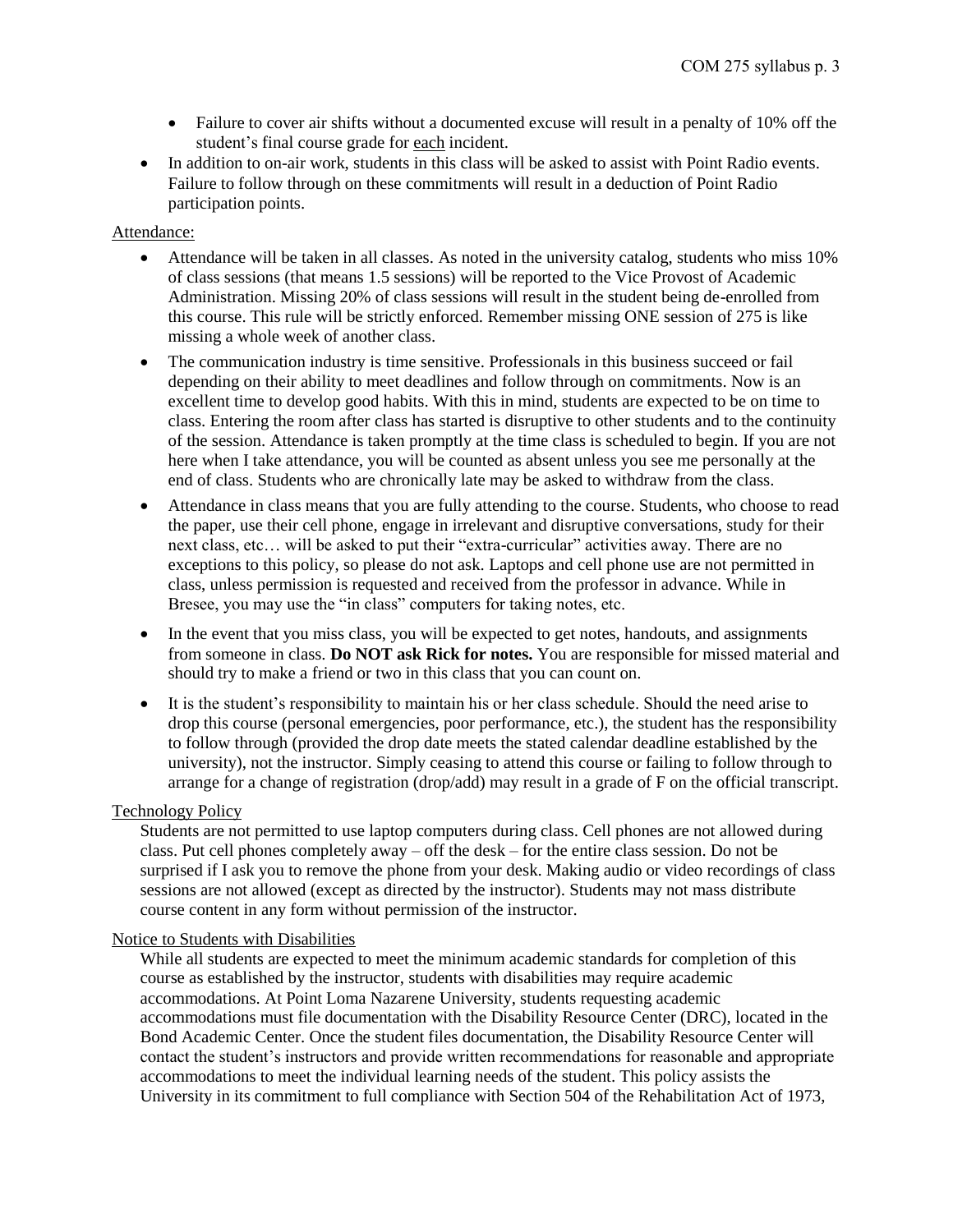the Americans with Disabilities (ADA) Act of 1990, and ADA Amendments Act of 2008, all of which prohibit discrimination against students with disabilities and guarantees all qualified students equal access to and benefits of PLNU programs and activities.

# Academic Dishonesty

Students should demonstrate academic honesty by doing original work and by giving appropriate credit to the ideas of others. As stated in the university catalog, "Academic dishonesty is the act of presenting information, ideas, and/or concepts as one's own when in reality they are the results of another person's creativity and effort. Such acts include plagiarism, copying of class assignments, and copying or other fraudulent behavior on examinations. Essentially, if you turn in work that is another person's work, without giving credit to the original person, it is plagiarism and is punishable by an automatic failing grade in this class (see PLNU's Academic Policies for more details). It is also possible to be expelled from PLNU if the student is found to be in the habit of dishonesty.

# FERPA Policy

In compliance with federal law, neither PLNU student ID nor social security number should be used in publicly posted grades or returned sets of assignments without student written permission. This class will meet the federal requirements by distributing all grades and papers individually. Also in compliance with FERPA, you will be the only person given information about your progress in this class unless you have designated others to receive it in the "Information Release" section of the student portal. See Policy Statements in the undergrad student catalog.

#### Changes to Syllabus:

The instructor reserves the right to make amendments, additions or deletions to this syllabus. It is each student's responsibility to stay current and be aware of any changes.

#### Official Means of Communication:

The official means of communication at Point Loma Nazarene University is the "university email". Your communications MAY be informally done using texting or other methods, but those are not official. If you must communicate with the professor concerning class attendance, grading, projects, policies or any other serious school business topic you must do it by email. Other methods are NOT official.

# Grading

Grades are based on the percentage system listed below. This enables students to keep track of their total score and to estimate their grade at any point in the semester.

| Assignments (relative points as listed) | 50% |
|-----------------------------------------|-----|
| Participation & Attendance              | 15% |
| Reading quizzes                         | 10% |
| Exams (Mid-term & Final)                | 25% |

**Total 100%**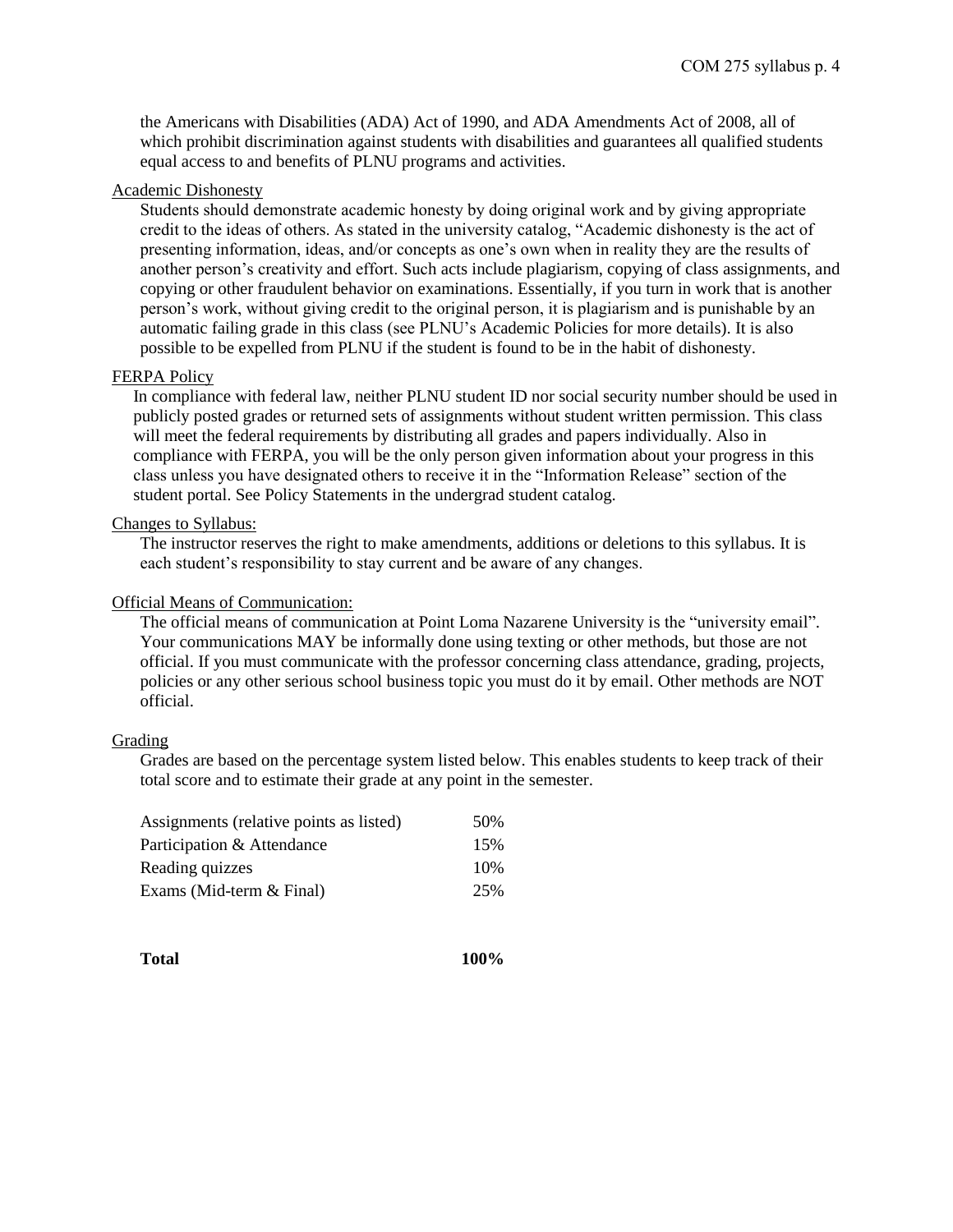# **FINAL EXAMINATION POLICY**

Successful completion of this class requires taking the final examination **on its scheduled day**. The final examination schedule is posted on the [Class Schedules](http://www.pointloma.edu/experience/academics/class-schedules) site. No requests for early examinations or alternative days will be approved.

# **COPYRIGHT POLICY**

Point Loma Nazarene University, as a non-profit educational institution, is entitled by law to use materials protected by the US Copyright Act for classroom education. Any use of those materials outside the class may violate the law.

# **Course Calendar (as of 1/12/16)**

| Week 02 - 1/19/16           |                                                                       |
|-----------------------------|-----------------------------------------------------------------------|
| Topic:                      | Syllabus, Policies & Schedule; Point Radio orientation                |
| Reading:                    | None                                                                  |
| Week $03 - 1/26/16$         |                                                                       |
| Topic:                      | Digital recording and editing; Audition orientation                   |
| Reading:                    | Text chaps. 9 & 12                                                    |
|                             | PointRadio/KPLR shows start this week                                 |
| Week $04 - 2/2/16$          |                                                                       |
| Topic:                      | Writing and producing program promos and commercials                  |
| Reading:                    | Mlodinow pp. $126 - 133$ (on Reserve)                                 |
| Due:                        | Audition competency due (15 pts.)                                     |
| Week $05 - \frac{2}{9}$ 16  |                                                                       |
| Topic:                      | Announcing; Characteristics of speech                                 |
| Reading:                    | Text, pp. 302 - 303                                                   |
| Due:                        | Point Radio program promo (25 pts.)                                   |
| Week $06 - 2/16/16$         |                                                                       |
| Topic:                      | Consoles & Mixers                                                     |
| Reading:                    | Text chap. 8                                                          |
| Due:                        | Commercial script (20 pts.)                                           |
| Week $07 - \frac{2}{23/16}$ |                                                                       |
| Topic:                      | Sound effects                                                         |
|                             | Reading: Text, pp. 303 - 306                                          |
| Week $08 - 3/1/16$          |                                                                       |
| Topic:                      | Hour 01: Review for Mid-term Exam                                     |
|                             | Hour 02: TBD/Guest Speaker &/or Introduction to Storytelling (Part 1) |
| Due:                        | Commercial produced due (30 pts.)                                     |